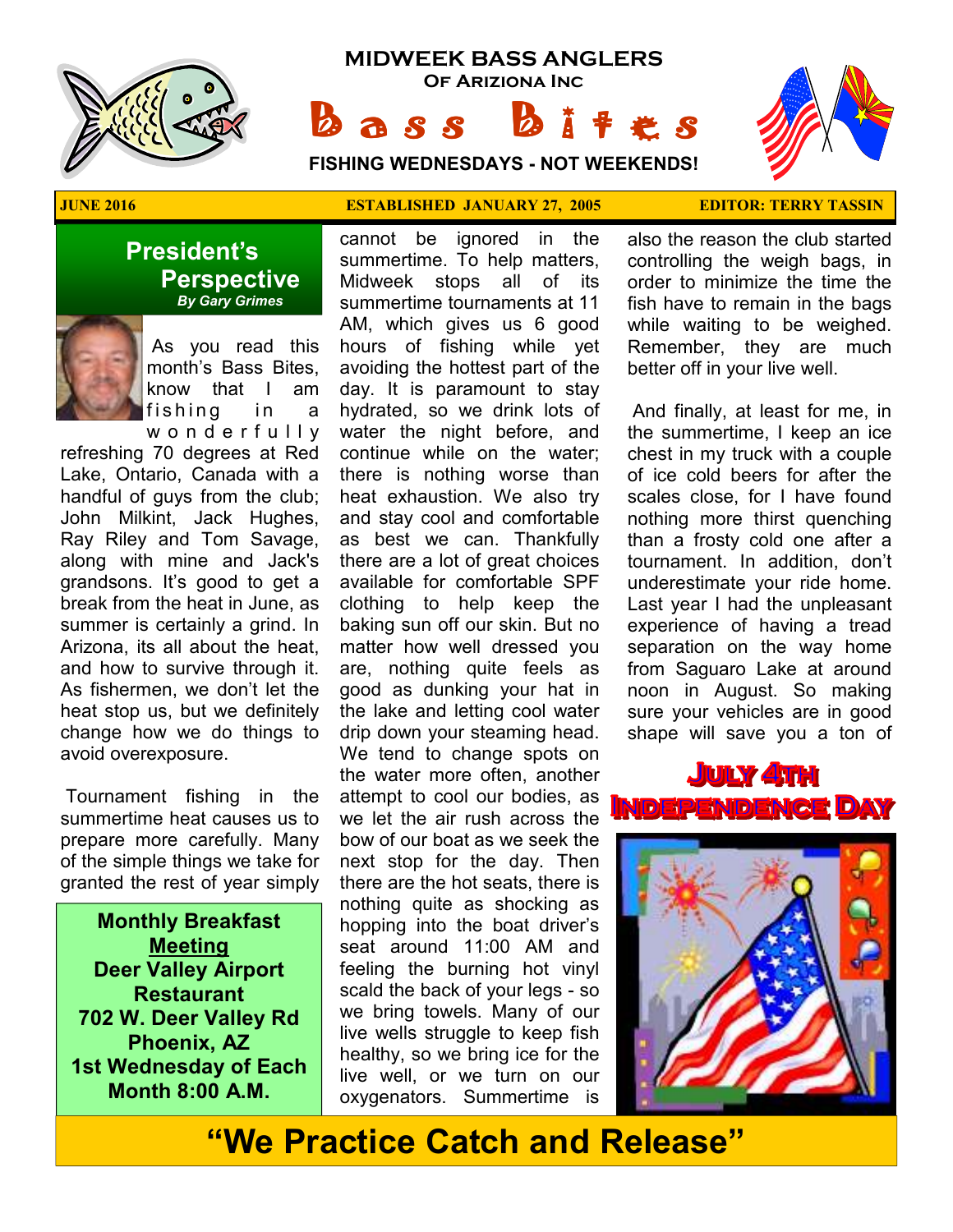#### Page 2

grief. For those "Golden Anglers" who are reading this, be smart, know your bodies and don't push the limits, we are certainly counting on your dues for at least the next couple of years. So as we grind through yet another summer, take solace in the fact that it will soon be over. If it is too hot, you can always think of me. Picture me sitting in a boat on the cool waters of a small Canadian lake, about 2000 miles north and east of Phoenix. I certainly am wearing long pants, and probably have a jacket as well, as it is likely cool with a chance of rain. If you are reading this in the early morning or late evening, I am on the hunt for a trophy walleye. If this is a midday reading, then I am probably in the boat with one of the guys I mentioned earlier, and we are slaughtering small to medium size walleyes with jigs and crawlers. Life is good.

See you at Saguaro Lake.

#### **Next Meeting Next Tournament**

Our next club general meeting is scheduled for **Wednesday, 6 July** starting at 8:00 AM, at **Deer Valley Airport Restaurant**  (just one mile north of I-101 at the intersection of 7th Ave & Deer Valley Road). We hope you will come early and have breakfast together.

The next club point tournament will be at **Lake Saguaro** on **20 July 2016.** Club launch headquarters, weigh-in location, and tournament hours will be announced.



**Lake Bartlett Report June 15, 2016**  *By Terry Tassin* 

# **Team Roger Root & Tim Logsdon Go Up River And Win 1st Place**

 Taking home **1st Place,** Team **Roger Root** and **Tim Logsdon** weighed the winning creel of five bass weighing 10.07 lbs. Thanks to **Tim Logsdon**, one of those five bass weighed 2.99 lbs which was good enough to also earn the team the prize for **2nd Place Big Bass.** 

*Tim Logsdon:* Most of our fish were caught in the upper end of the lake. My partner Roger Root was the consistent angler catching the majority of the fish. He was flipping a green pumpkin jig into light cover and stick-ups. Roger thanks his partner for catching the largest fish. It was caught in the first 45 minutes on a slow rolled spinner bait with a white skirt and gold/silver willow blades. Thanks to the Midweek Bass Anglers for a well run tourney.

# **Team Senft & Kowalski Limit Early For 2nd Overall Finish**

 In **Second Place** the team of **Gary Senft** and **Bernie Kowalski** weighed five bass for a total weight of 9.73 lbs.

*Gary Senft:* It's always fun to fish with Midweek Bass club because it is very well run. My co-angler was Bernie K. As always the boater doesn't know what to expect because I don't fish all the tournaments with

#### **MBA MEMBERS - FOR YOUR INFORMATION**

 For the 6 July meeting only – send all U.S. Mail tournament entry forms and fees to the Club Secretary – Terry Tassin – not to Jack Hughes the Tournament Director. Hughes will be out of state. You can also process your tournament entry form through the club website (**www.midweekbassaz.com/)** using PayPal and the Secretary will get your entry if you submit your online entry form before 9 PM on Tuesday night 5 July.

 If you are planning to fish the July tournament and cannot make it to the meeting to turn-in your entry form and fee, it will help if you enter the tournament using our online entry form and pay the entry fee using PayPal. Also, for U.S. Mail entries, send your entry form and fee check to reach the Secretary no later than the day before the meeting and please plan for very slow mail delivery**.** The Secretary's mailing address is:

> **Terry Tassin** 4333 W. Echo Lane Glendale, AZ 85302

 Do not send to Jack Hughes' address which is on the top of the entry form - Jack will be out of town! If you send to Jack's address your entry will not be picked up and brought to the 6 July meeting for processing.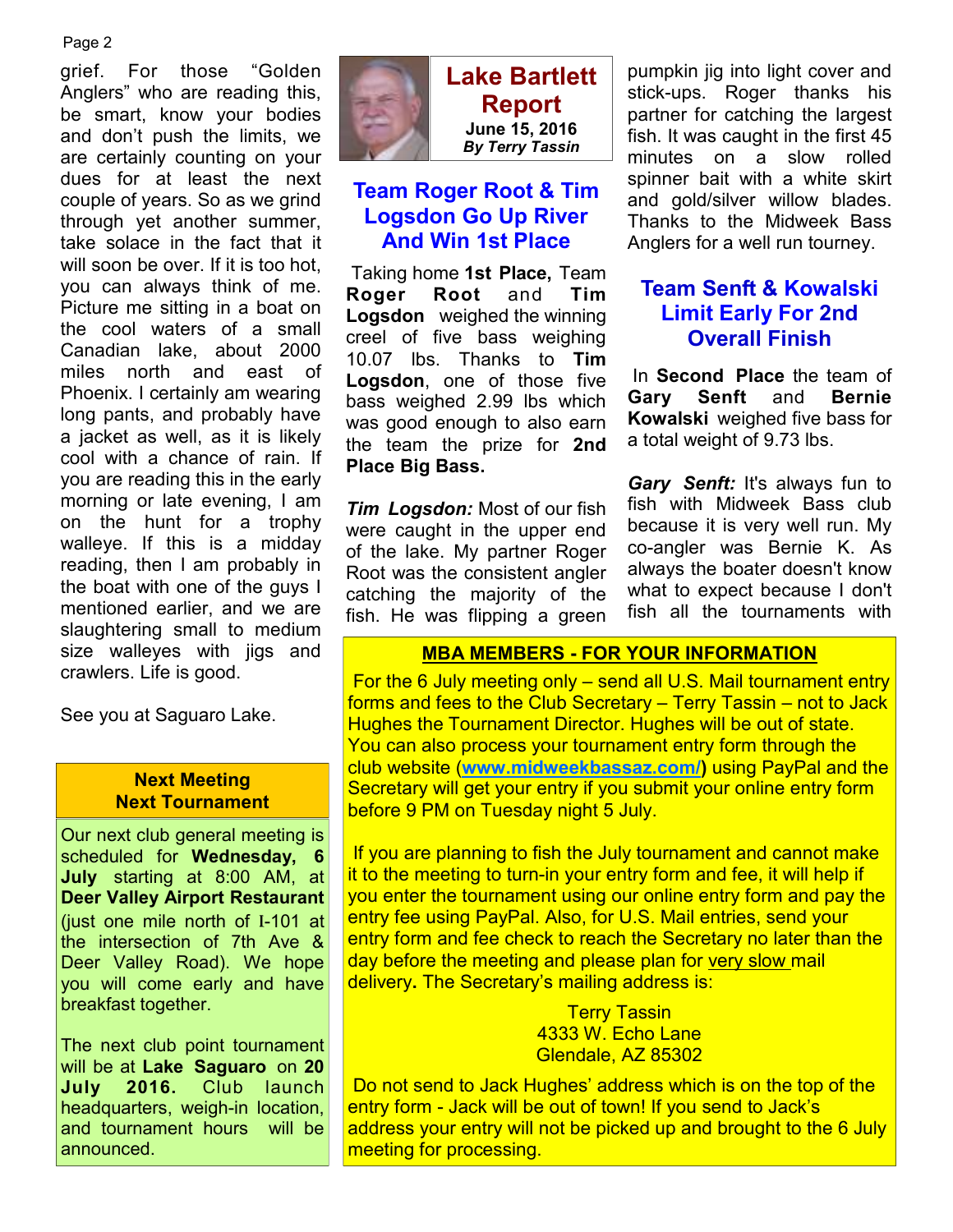

*2nd Place Gary Senft & Bernie Kowalski* 

this club. Someday I will when I retire. Bernie and I started in the river and fished for a couple of hours; we caught a lot of small fish. We then left the river and went back to the main lake and started fishing all the spots I like to fish. Fishing was a little tougher than last week and we really had to work for our fish. I showed Bernie how to jig fish and he caught on fast. He caught one of our final keepers which was good because it helped increase our final

#### **Tournament Statistics**

Sixty-four men fished 6 hours each, bringing 154 keeper bass to the scales for a total weight of 223.56 pounds with a 3.49 pound average total catch per fisherman. The average weight of each fish was 1.45 lbs. All but three fish were released back into the lake after weigh-in to fight again another day.

weight. We also used spinnerbaits to catch some of the fish. Green pumpkin jigs and white spinnerbaits were what we used all day. We had to go through about 25 fish to get our final weight. I hope Bernie learned some things about fishing and culling fish. It was a lot of fun fishing with you Bernie.

*Bernie Kowalski:* WOW what day! Beautiful weather, great partner and teacher, caught a lot of fish and came in with the third biggest fish. We started the day way up river. Started with spinners (War Eagle) and did well during the first hour. Then we switched to jigs and Texas rigs. It was my first time fishing with a Texas rig but thanks to Gary's guidance I was able to catch some bass. Then about 9 AM the bass went to lunch.

 We went back to the main lake and I switched to a drop shot rig but only one bite. If you ever get to fish with Gary leave your ego home and learn. Can't wait for next tournament to try what I learned. I want to thank Gary Grimes and staff for the hot dog lunch – very timely.

### **Team Larry White & Todd Gentner Empty Tackle Box For 3rd Place Overall Win**

 Team **Larry White** and **Todd Gentner** weighed five bass for 9.48 pounds and took home **Third Place** honors. Todd Gentner's 3.14 lb bass took **1st Place Big Fish** honors adding \$384 to their tournament



*1st Place Big Bass Todd Gentner - 3.14 lbs*

winnings.

*Larry White:* What a day it was! I had to go to the Chiropractor today to get my back adjusted. I had to carry a lot of weight yesterday, tying on lures, casting them and netting all of Todd Gentner's fish. The big one he caught on a

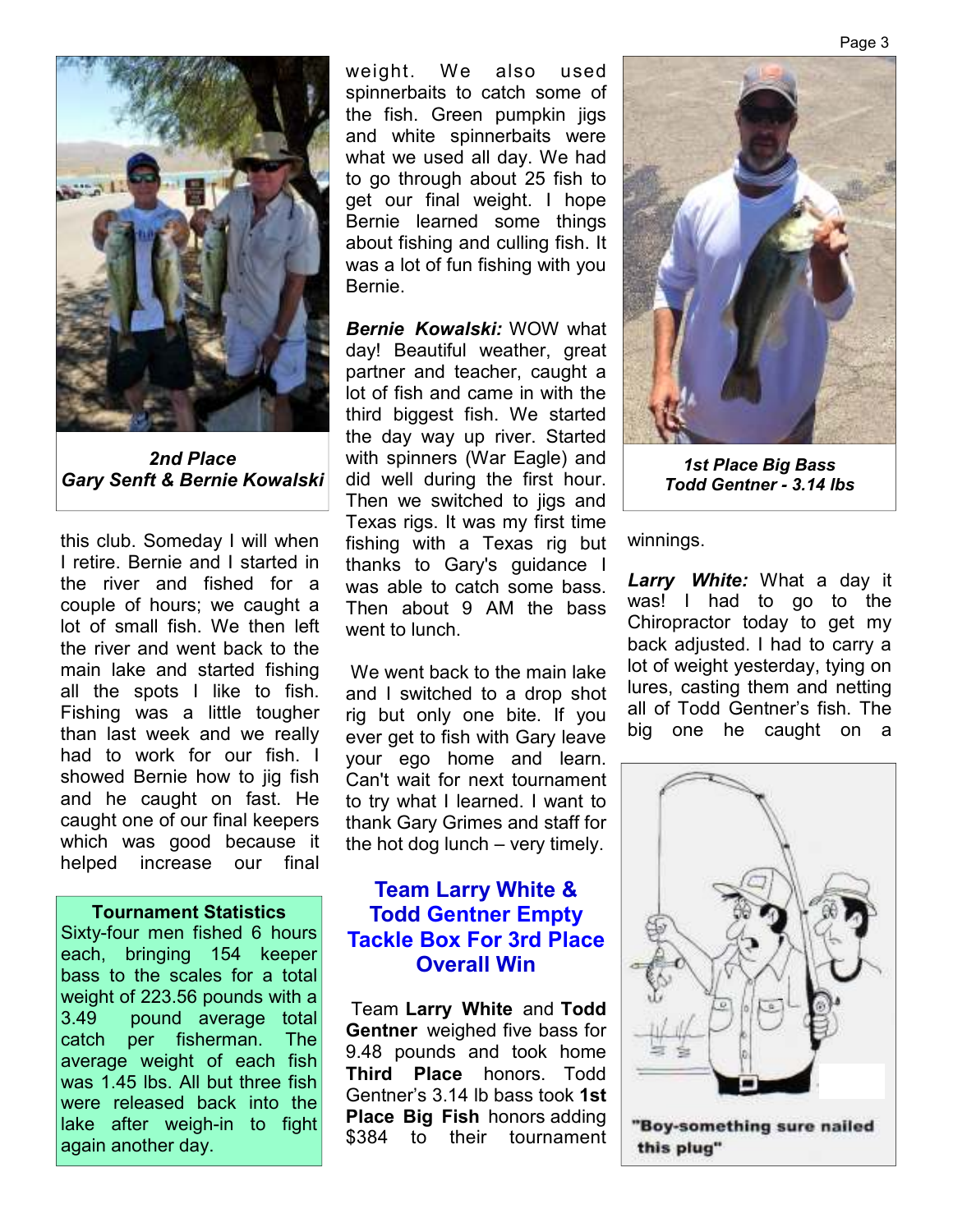

*3rd Place Todd Gentner & Larry White* 

dropshot rig (DS) with a Robo MMII worm. We caught the majority of our bass just into the river entrance. We did cull a few fish from other main lake areas on DS. Our fish came on a variety of baits during the day. DS produced the majority of fish.

 Fishing with Todd was a lot of good quality fun. He is a very good angler and I would enjoy fishing with him again. We even had a rare treat from Mother Nature. We watched for a long time a pair of very young foxes playing kid games in the rocks.

 All in all it was a very good day. Thanks Todd for such a good time

*Todd Gentner:* Thanks again to Larry for an entertaining day on the lake. After passing all Larry's spots because fishermen were on them we proceeded up the river just shy of ship rock. We caught a few

fish on spinnerbaits just pounding the stick ups, then threw drop shots on steep walls where the big fish was caught. We caught a bunch of fish on every thing we threw: Carolina rigs, Texas rigged craws, drop shops, spinnerbaits, and jigs. I think we did more trash talking and laughing than actual fishing. I made a good friend in the process.

# **Team Gary Martlage & Spencer Hand Limit Early For 4th Place Overall Finish**

 Taking home **4th Place,** Team **Gary Martlage** and **Spencer Hand** weighed five fish for a total weight of 8.84 lbs

*Gary Martlage:* Well, what to do on Bartlett Lake in June, with the water rising a foot a day, for the last week? Spencer Hand and I decided to fish the main lake in the shallows to try a topwater bite. We had a limit of fish by 5:45 AM throwing a Sammy and following up with a shallow crankbait. Of course, after another hour with no bites, the topwater action had definitely stopped.

 Switching to jigs and drop shots the rest of the day, we did manage to cull up slightly. We probably caught 25 fish for the day, but were not able to get the size we were after! Spencer is a great guy to fish with, and I wish him well, since it is the second time we have been paired this year. Any boater should welcome



*4th Place Spencer Hand & Gary Martlage* 

Spencer in their boat as he is a good stick, and a pleasure to have as a partner!

 Thanks G2 (Gary Grimes) for the hotdogs and libations after the tournament!

*Spencer Hand:* A great day at Bartlett Lake. I drew Gary Martlage for the tournament and we had a fun day with a fourth place finish. We started straight across from the dock with top water lures along a rocky shoreline before the sun came up and picked up a few keepers. A random mixture of square bill and drop shot baits picked up a few more bass. We headed up the lake toward the river and were culling by 7 AM. A lot of fish were boated on tournament day but we just couldn't pick up any big fish.

**Team Mason & Brown Adjust For Rising Water Take 5th Place**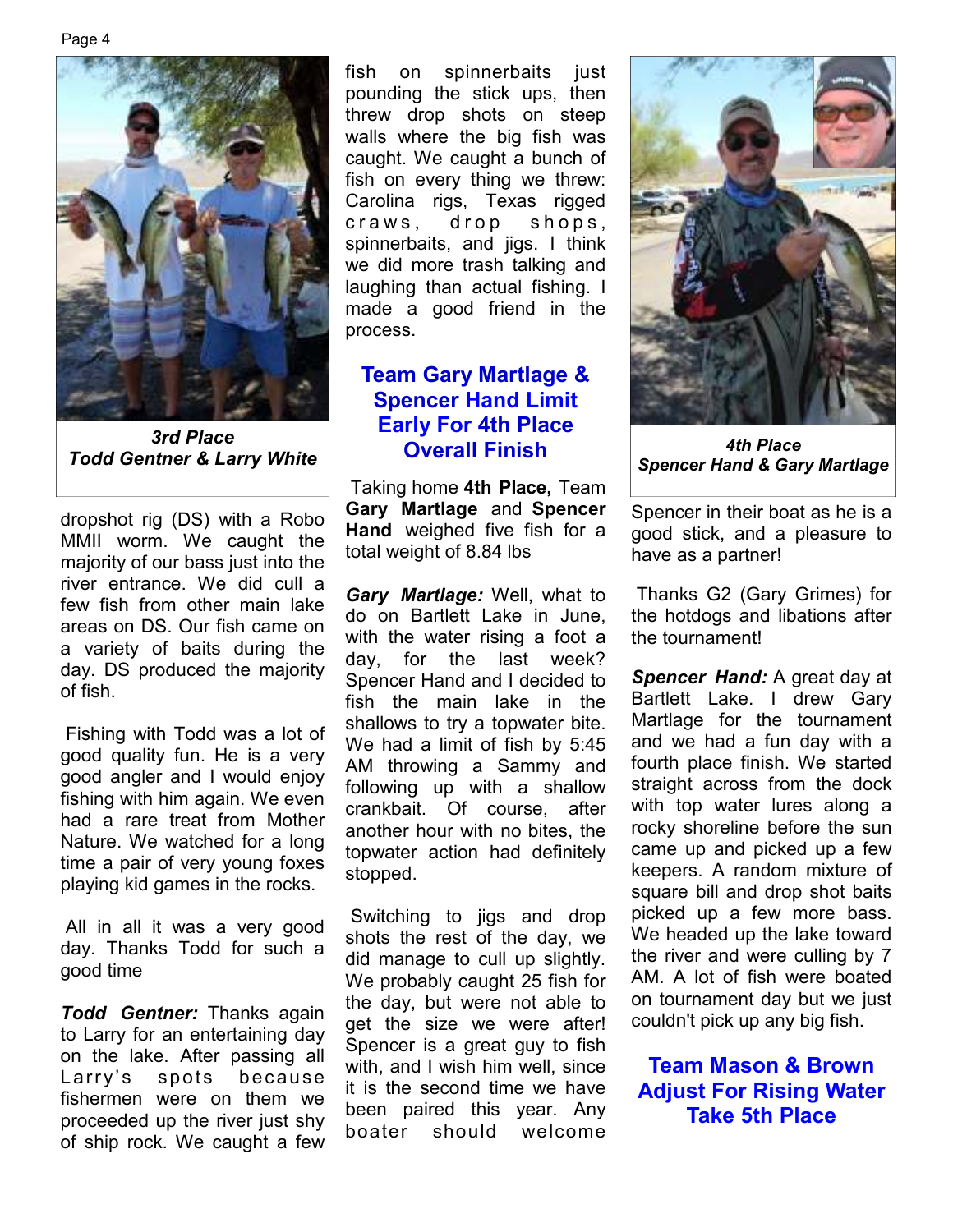A five fish limit weighing 8.51 lbs was enough to earn **Jeff Mason** and **Rick Brown** the **5th Place** money.

*Jeff Mason:* Congrats to Roger and Tom for the 1st Place win under tough conditions.

 This was the third time I have drawn Rick Brown and we have always had a great time fishing together. I had prefished four times during the two weeks before the tournament and found the fishing changed every trip due to the raising water. While pre-fishing I had found a topwater bite early in the morning but only managed one fish on topwater on tournament day. Rick got us started and caught fish during the day on his Carolina Rig. I caught a nice fish (2.70) on a spinnerbait, and missed a good one on it, and also caught some fish on a drop shot. We caught most of our fish around



*5th Place Rick Brown & Jeff Mason* 

the second ramp, the Yellow cliffs, and Bartlett Flats.

*Rick Brown:* I had a great time fishing with Jeff as always. Jeff had prefished a few days and it seemed like we wouldn't have a problem putting 5 fish in the boat.

 I started out throwing a large DD Crankbait in hopes of catching bigger fish. It was not long before I had one on, unfortunately, it wasn't much bigger than my bait. We caught a few more, made a couple moves, and continued to slowly upgrade. It was Jeff's decision to go run a stretch of windy bank with spinnerbaits that made the difference.

 On Jeff's first cast he caught our big fish weighing 2.7 lbs. It was a few casts later and Jeff had another one on about the same size, but halfway back to the boat the fish jumped and threw the bait. It was a good day; small fish, but still fun to catch. I caught a couple fish on DD crankbait, a spinner bait, and a few on a Carolina Rig. Jeff caught several on dropshot, topwater, and our big one on a spinnerbait.

# **Team Richie Rojas & Tom Atherton Cover The Lake For 6th Place**

 Bringing five fish to the scales weighing 8.32 lbs was enough to earn **Richie Rojas** and **Tom Atherton** the **6th Place** prize.

*Tom Atherton:* I had a great time fishing with Richie, we caught fish all over the lake,



*6th Place Tom Atherton & Richie Rojas*

some were on rocky points, and others were caught on the flats. I fished mostly drop shot in Morning Dawn, and Green Pumpkin plus crankbaits in shad patterns. We caught our limit early and just started looking for bigger fish through out the day. With about 25 minutes to go Richie suggested we start heading in but, I reminded him we were in the second flight and could we try one more spot by the Yellow Cliffs; this is where Richie got our biggest fish!

# **7th Place Won By Team Ballard & Ojala**

 Taking home **7th Place,** Team **Sean Ballard** and **Paul Ojala**  weighed five fish for a total weight of 8.22 lbs

*Sean Ballard:* I would like to start by saying Paul Ojala is a great crank bait fisherman. The first 4 fish in the boat were caught on his crank bait. We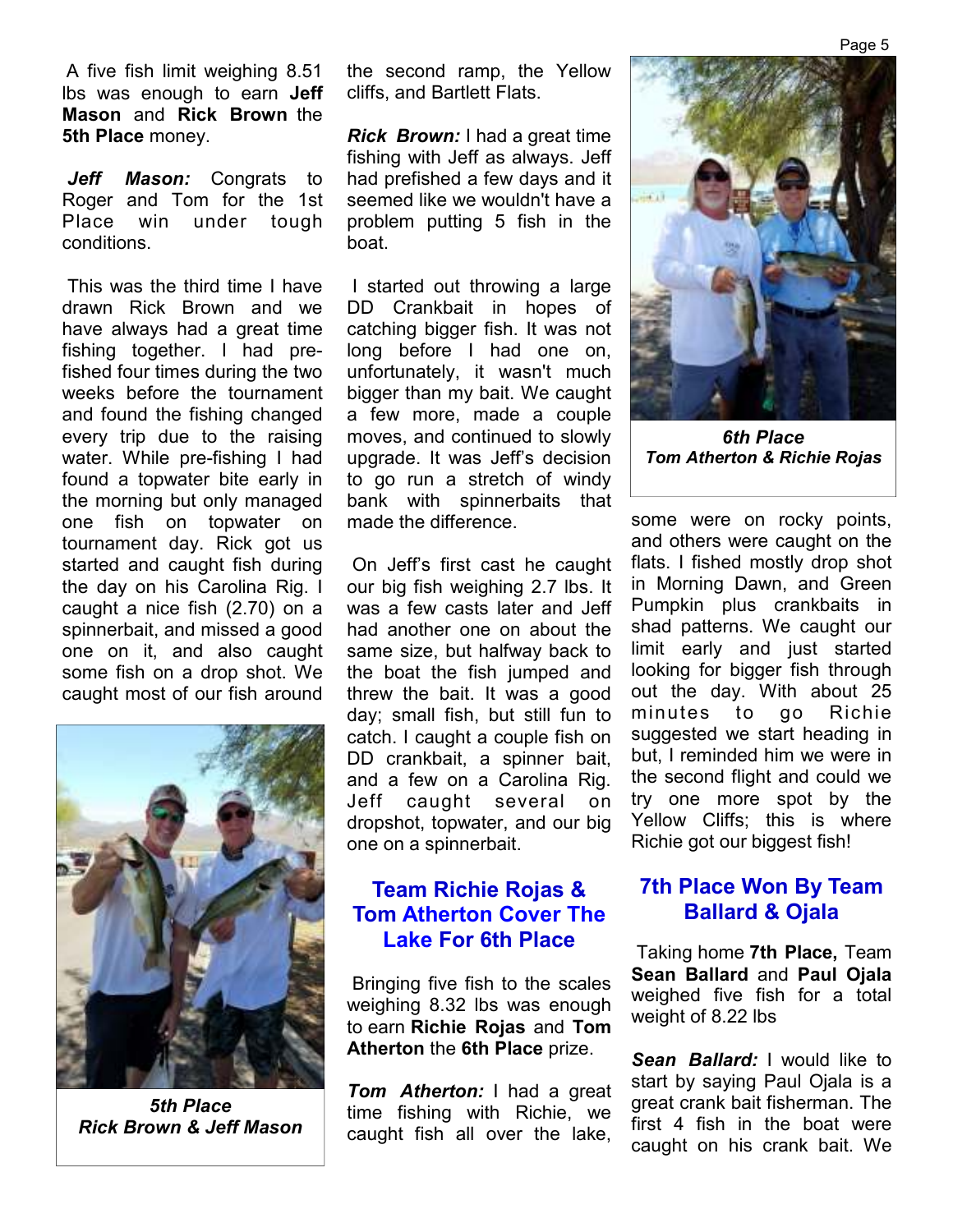

*Sean Ballard & Paul Ojala* 

fished main lake points with cranks, jigs, drop shot and flick shake. Paul's biggest fish was caught on a spot I found while fishing with my wife where we caught 5 fish, so I was hopping they would still be there and luckily enough at least one was still there on tournament day. We did manage to get a limit around 9 AM and finally culled one more right at the end of the day with the flick shake which was enough to put us into 7th place.

# **Team Tassin & Golden Win Goon Fish Prize**

*Terry Tassin:* There we were at 30,000 feet with no engine and no parachute! What to do? We decided to go fishing and wound up catching the largest catfish of the day *(sorry Team Hawkins & Scheide)* which put the team of Tassin and Golden in the money. If you can't catch big bass don't give up hope of finishing in the money, you

might find a Goon Fish.

 If you did not know, a Goon Fish is any fish not a large or small mouth bass caught using the normal tournament tackle and equipment.

 While we did not deliberately try to catch a catfish Chuck had a great time when he hooked-up with his catfish and had a big fight on his hands on a light action rod and Chigger Craw bait. After he called for the net because he thought he had a huge bass on the line, I patiently *("Hurry Chuck, get 7th Place* **Tmx Director** *that fish up here where I can net him - come on hurry up.")* waited with the net for Chuck to get the fish up so we could see him and I could net him. Half way through the fight we decided it was not a bass but a catfish but then it dawned on us both that we might get our entry fees back by winning the Goon Fish prize. Sure enough Chuck's 3.77 lb Catfish turned



*Goon Fish Pot Winners Chuck Golden & Terry Tassin \$100 Catfish Not Shown*

out to be the heaviest Goon Fish weighed for the tournament and we were in the money.

 Chuck and I had a great time fishing as a team and putting lots of small bass in the boat and one good sized Catfish. I would fish with Chuck again any time either for fun fishing or a tournament. Thanks for a fun day Chuck.



 The 2016 fishing season is half over and next month we will start the process for where we will fish in 2017. Where we fish is decided by the members not the club management. The club Board of Directors will list the lakes by month and then the members vote for where they want to fish. Traditionally we get about half of the members to vote which in my opinion is very poor.

 In late September the USDA will ask for our proposed dates for 2017. Failure to submit a request on time places you at the end of the line and in 2015 no permits were accepted after Nov 1, 2015 for the 2016 season. The MBA Tournament Director submits the request to the various agencies which issue permits for the dates we would like to fish. Normally we are advised within 45 days if our dates will be approved. Then for the next 60-90 days a lot of paperwork is sent back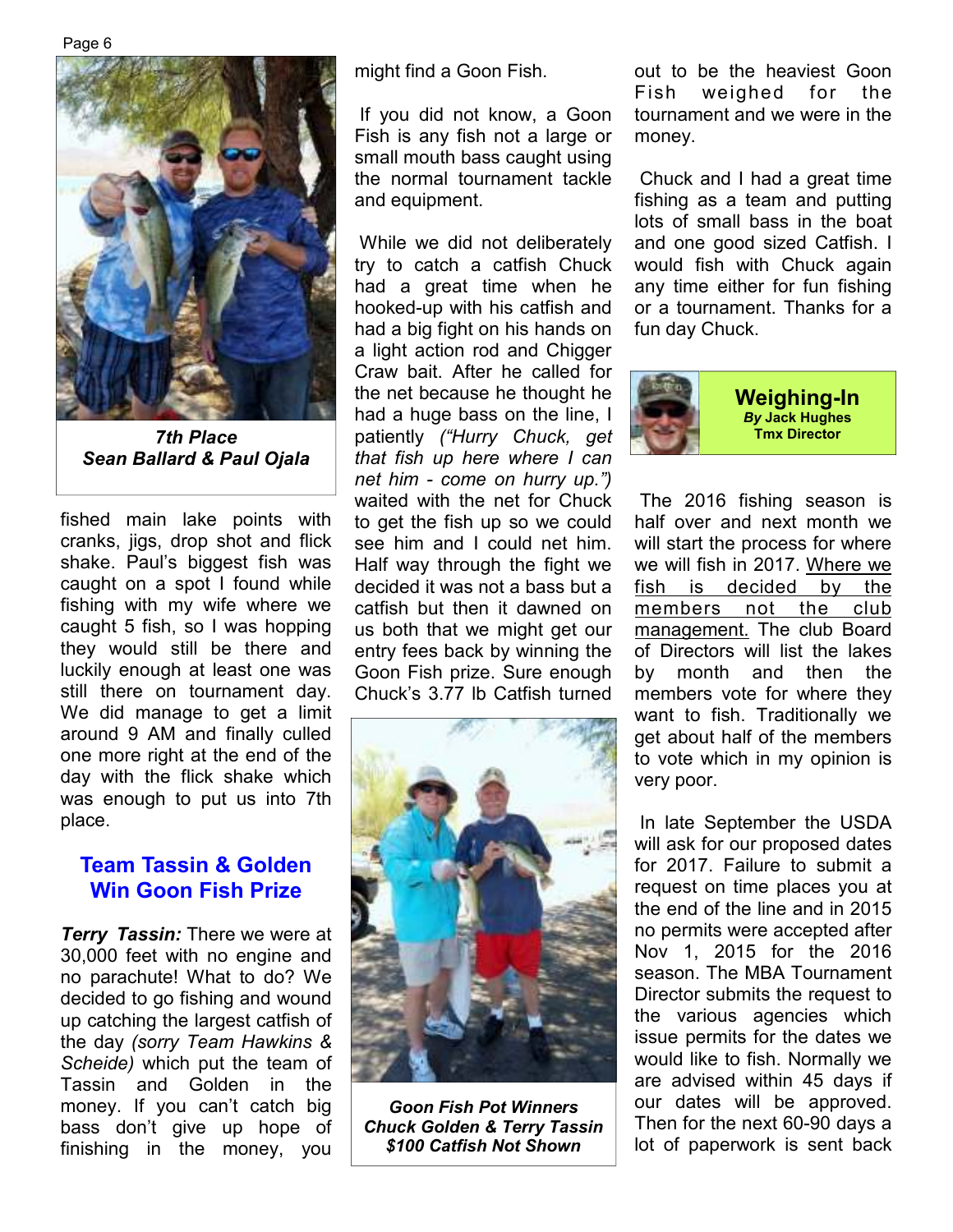and forth with the various agencies, insurance is purchased to cover us for the approved lakes, and payment for 2017 permits is made to the various agencies. Normally in late December we receive our permits.

 On all US Forestry managed lakes only one club per day will be issued a permit to fish. It does not make a difference if the permit is for 6 boats or a 100 boats, only one permit. On state managed lakes the same restrictions do not exist. Lakes like Saguaro and Apache have been attracting bass clubs from outside of the Phoenix area and as far away as New Mexico and California. Since our club fishes on Wednesday only twice in the past four years have we had competition for the same date we wanted to fish and in both cases we were issued the permit. I want all members to understand it is not automatic that we will receive the dates we want.

 Another restriction which we will have to face is the restriction on the number of boats allowed in a tournament from certain launch areas. Due to weekend pleasure boaters, who have every right to use the lake, and the number of limited parking places some lakes already have restrictions like Burnt Coral only - 30 boats per tournament no matter which day you fish on. On other lakes like Saguaro there have been proposals to limit the number of boats per tournament to 50 boats or less. As far as I know as of now this will not take place in 2017, however twice

this year Saguaro has been closed to additional boats because of reaching the Forest Service maximum number allowed on the lake.

 Now is the time to talk to your friends in the club about where and when to fish. For example we fished Canyon for the first time this year and as of now I have heard so many opinions on the lake I do not have a clue if the club wants to fish it or not again. I do know I have received a lot of complaints because we fish Bartlett and Saguaro for over half of our tournaments. I keep reminding the members it was not the Board that selected the lakes but the members. Also as our president said at the last club meeting Martinez will be an option this year again. After last year's vote I had four members who wanted to know why we were not fishing Martinez and I told them the votes were not there and believe it or not none of the four voted at all.

 Lake Pleasant, as of this writing, has not taken the steps to reduce their fees and insurance requirements to receive a permit. Roughly, for a permit to fish a Forest Service lake it cost us less than \$200. To fish Pleasant it would cost us about \$1400 for the permit and special insurance. Some clubs have elected to fish it without a permit, others like us have decided not to fish Pleasant because the fees are outrageous and unacceptable and we will not knowingly violate the law. There is action being taken to reduce the fees. However, this has been in

process since October 2015 and still has not been completed. We just do not know as of now what the cost of fishing Pleasant in 2017 would be. Will it be reduced or not? If it is not reduced by the time we vote don't look for Lake Pleasant on the proposed list of lakes.

 Two things I do know and that is we have a large number of new members who have not gone through this process with us before and their vote counts just as much as the guy who has been in the club for years. The second thing is this club is made up of members who want to catch bass when they go to a lake. This is your club and where we fish is decided by the members. You also have to remember that we are submitting permit requests up to 15 months in advance in some cases of when we want to fish, so don't call me and ask what the water conditions are going to be because the only answer you will get from me is "if there's water it will be wet". Take some time this year and look at the list then vote!